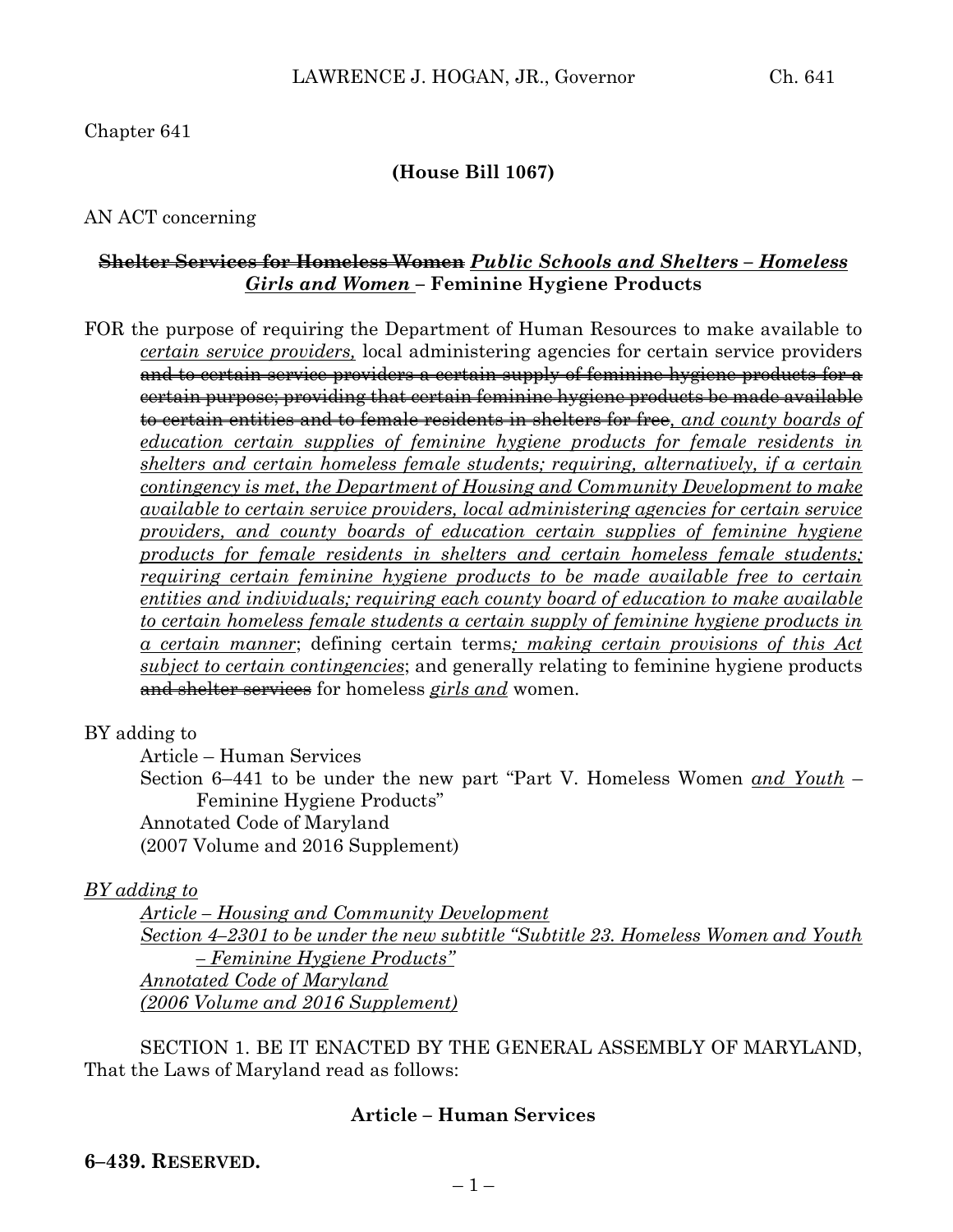**6–440. RESERVED.**

**PART V. HOMELESS WOMEN** *AND YOUTH* **– FEMININE HYGIENE PRODUCTS. 6–441.**

**(A) (1) IN THIS PART THE FOLLOWING WORDS HAVE THE MEANINGS INDICATED.**

**(2) "FEMININE HYGIENE PRODUCTS" MEANS TAMPONS AND SANITARY NAPKINS FOR USE IN CONNECTION WITH THE MENSTRUAL CYCLE.**

**(3) "LOCAL ADMINISTERING AGENCY" MEANS THE AGENCY DESIGNATED BY THE DEPARTMENT OR A LOCAL GOVERNMENT TO MANAGE THE PROGRAMS FOR TRANSITIONAL HOUSING SERVICES, INCLUDING THE HOMELESS WOMEN – CRISIS SHELTER HOME PROGRAM, AND TO PROVIDE A SERVICE DIRECTLY OR BY CONTRACT WITH A SERVICE PROVIDER.**

**(4) "SERVICE PROVIDER" MEANS A PUBLIC OR PRIVATE NONPROFIT THAT CONTRACTS WITH THE DEPARTMENT OR A LOCAL ADMINISTERING AGENCY TO PROVIDE SHELTER SERVICES FOR HOMELESS INDIVIDUALS.**

**(B) (1) THE DEPARTMENT SHALL MAKE AVAILABLE TO***:*

**(I)** *SERVICE PROVIDERS AND LOCAL* **ADMINISTERING AGENCIES FOR SERVICE PROVIDERS AND TO SERVICE PROVIDERS A SUPPLY OF FEMININE HYGIENE PRODUCTS SUFFICIENT TO MEET THE NEEDS OF FEMALE RESIDENTS IN SHELTERS***; AND*

*(II) COUNTY BOARDS OF EDUCATION A SUPPLY OF FEMININE HYGIENE PRODUCTS SUFFICIENT TO MEET THE NEEDS DURING THE NORMAL SCHOOL YEAR OF FEMALE STUDENTS WHO ARE DETERMINED TO BE HOMELESS CHILDREN OR YOUTH UNDER THE FEDERAL MCKINNEY–VENTO HOMELESS ASSISTANCE ACT.*

**(2) THE FEMININE HYGIENE PRODUCTS PROVIDED UNDER PARAGRAPH (1) OF THIS SUBSECTION SHALL BE MADE AVAILABLE** *FREE* **TO***:*

*(I) SERVICE PROVIDERS,* **LOCAL ADMINISTERING AGENCIES FOR SERVICE PROVIDERS, TO SERVICE PROVIDERS, AND TO FEMALE RESIDENTS IN SHELTERS FOR FREE***; AND*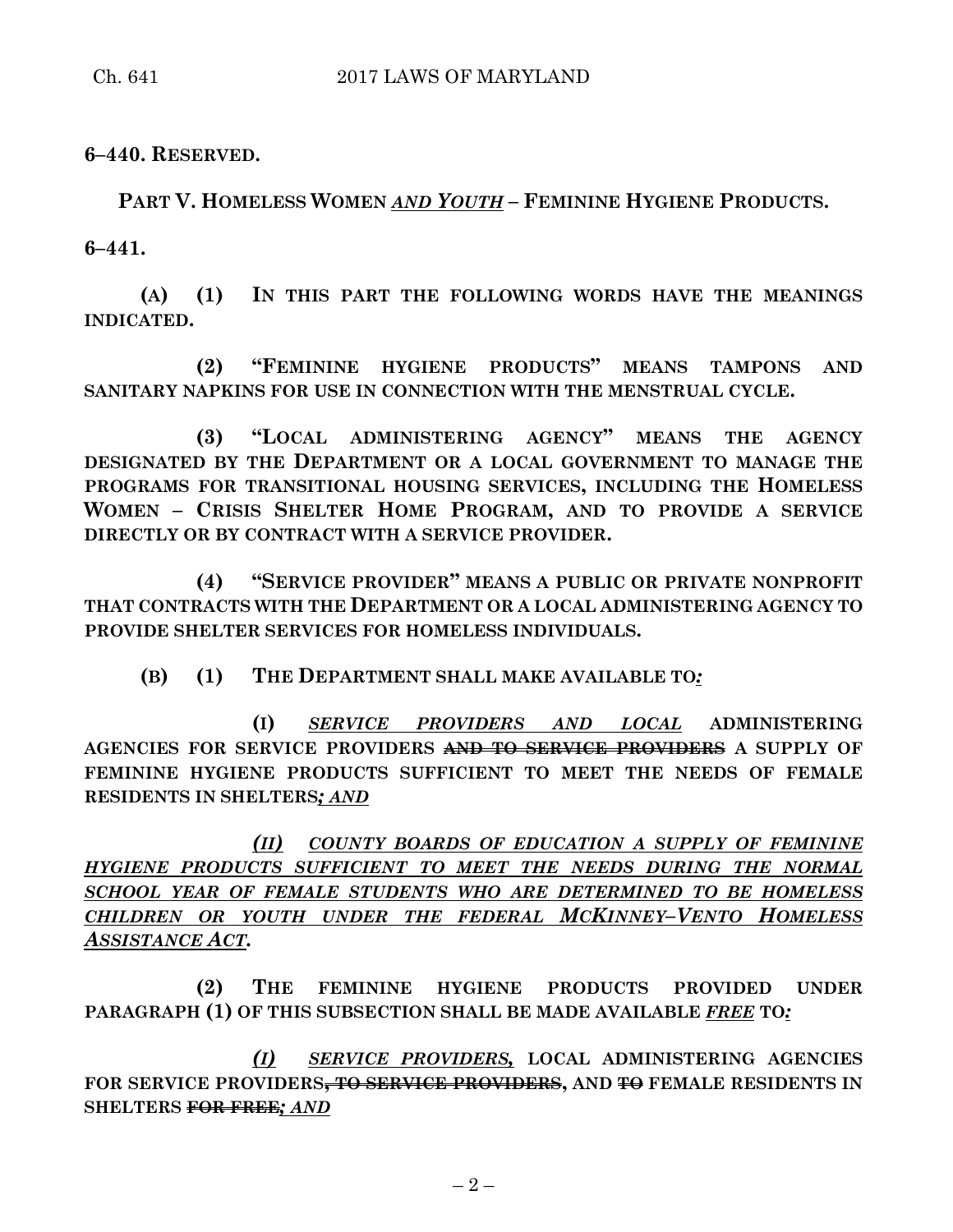*(II) COUNTY BOARDS OF EDUCATION AND QUALIFYING FEMALE STUDENTS IN SCHOOLS.*

*(C) EACH COUNTY BOARD OF EDUCATION, THROUGH SCHOOL NURSES, SHALL MAKE AVAILABLE TO FEMALE STUDENTS WHO ARE DETERMINED TO BE HOMELESS CHILDREN OR YOUTH UNDER THE FEDERAL MCKINNEY–VENTO HOMELESS ASSISTANCE ACT A FREE SUPPLY OF FEMININE HYGIENE PRODUCTS, AS PROVIDED UNDER SUBSECTION (B) OF THIS SECTION.*

SECTION 2. AND BE IT FURTHER ENACTED, That this Act shall take effect October 1, 2017.

*SECTION 2. AND BE IT FURTHER ENACTED, That the Laws of Maryland read as follows:*

*Article – Housing and Community Development*

# *SUBTITLE 23. HOMELESS WOMEN AND YOUTH – FEMININE HYGIENE PRODUCTS.*

*4–2301.*

*(A) (1) IN THIS SUBTITLE THE FOLLOWING WORDS HAVE THE MEANINGS INDICATED.*

*(2) "FEMININE HYGIENE PRODUCTS" MEANS TAMPONS AND SANITARY NAPKINS FOR USE IN CONNECTION WITH THE MENSTRUAL CYCLE.*

*(3) "LOCAL ADMINISTERING AGENCY" MEANS THE AGENCY DESIGNATED BY THE DEPARTMENT OR A LOCAL GOVERNMENT TO MANAGE THE PROGRAMS FOR TRANSITIONAL HOUSING SERVICES, INCLUDING THE HOMELESS WOMEN – CRISIS SHELTER HOME PROGRAM, AND TO PROVIDE A SERVICE DIRECTLY OR BY CONTRACT WITH A SERVICE PROVIDER.*

*(4) "SERVICE PROVIDER" MEANS A PUBLIC OR PRIVATE NONPROFIT THAT CONTRACTS WITH THE DEPARTMENT OR A LOCAL ADMINISTERING AGENCY TO PROVIDE SHELTER SERVICES FOR HOMELESS INDIVIDUALS.*

*(B) (1) THE DEPARTMENT SHALL MAKE AVAILABLE TO:*

*(I) SERVICE PROVIDERS AND LOCAL ADMINISTERING AGENCIES FOR SERVICE PROVIDERS A SUPPLY OF FEMININE HYGIENE PRODUCTS SUFFICIENT TO MEET THE NEEDS OF FEMALE RESIDENTS IN SHELTERS; AND*